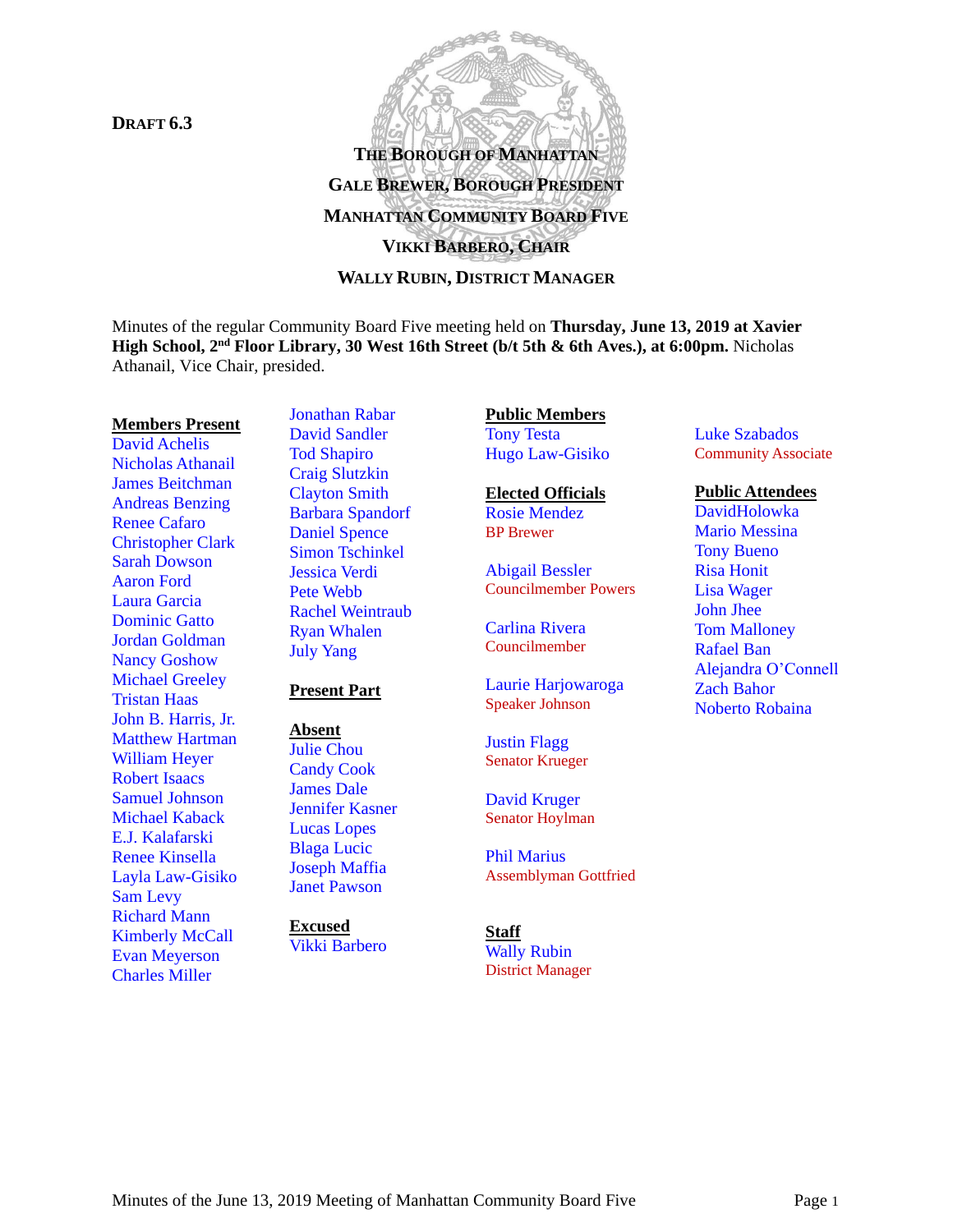**At 6:10 p.m., the Full Board meeting for May 9, 2019 of Manhattan Community Board Five was called to order by Vice Chair, Nicholas Athanail.**

# **PUBLIC SESSION**

**Abigail Bessler – Representing Councilmember Powers –** Spoke on tragic incident of helicopter crash on 52nd and 7th. Has communicated frequently with the EDC about issues local residents have expressed with helicopter traffic, including noise and quality-of-life concerns, will continue dialogue and believes steps must be taken. Additionally, has been coordinating with Congresswoman Carolyn Maloney's office and the Federal Aviation Administration (FAA) in an attempt to curb the proliferation of flights over parts of Manhattan. Spoke on escalator at 53rd Street-Lexington Avenue Subway Station that is out of order 86% of the time. City Council passed two bills in June that will impact criminal justice system: to improve how incarcerated individuals access healthcare, and addressing how complaints are processed. Two individuals in correction custody have died recently; the Councilmemeber is pushing for answers. Also pushing for funding to address voucher discrimination.

**Laurie Hardjoworogo – Representing Speaker Johnson –** spoke of the May 16 Fair Criminal Justice for 2020. She also announced three upcoming events, which included Shred Day June 20! Food Bag Program 2019.

**Justin Flagg – Representing Senator Krueger –** Spoke of an agreement on rent regulation reforms, which the governor has committed to signing. The session ends next Wednesday; many issues are still on the table, including, among many others, rent regulations, adult-use marijuana, comprehensive climate action and Inclusive Equal Rights Amendment.

**Phil Marius – Representing Assembly Member Gottfried –** announced that the application for the Williams Pipeline (connecting New Jersey to the Rockaways through New York Bay) was denied. He also announced that on May 29, the Assembly passed bills to support Persons with Disabilities, also the passing of the Affordable Housing Legislation. He also spoke of the upcoming CB6 Senior Resource Fair at Baruch.

**David Kruger – Representing Senator Hoylman –** spoke of the passing of a bill to end non-medical exemptions to vaccination. Also set to pass is the Pro-Tenant Rent Laws. He also announced the  $3<sup>rd</sup>$ annual senior resource fair on July  $16<sup>th</sup>$ .

**David Holowka – Representing Alliance for a Human Scale City –** spoke against issuing a variance for Marble Collegiate Church. Also spoke on conflicts of interest in the "revolving door" that real estate industry provides for city servants.

**Mario Messina – Representing 29th Street Neighborhood Association –** spoke in opposition to the variance requested for the Marble Collegiate Church and against the height of the building in general. He spoke of the concerns on whether it will match the design that has been presented.

**Greg Lozier – Chair of Elders and Deacons of Marble Collegiate Church –** introduced himself as the Chair of the elders and deacons of the Marble Collegiate Church and spoke of the two proposals before the board. On issue of the street sign, the design has been replaced by a subdued one. On the issue of variance for the connection with the neighboring tower under development, they are committed to working with the board.

**Risa Honig – Representing New York Public Library** – spoke of the NYPL proposal and thanked the Landmarks and CB5 for their support and site visit.

**Tom Mullaney – 26th Street Resident –** spoke of issues of noise at the Black Door bar applying for a live music permit, and spoke on their previous agreement with CB5 to close their doors at 10pm. Said that live music is currently played in the front with all doors and windows open.

**Lisa Wager – Representing Fashion Institute of Technology –** gave updates on the many programs and awards. Introduced Roberto Bobby Urbina, who will step in for Lisa when she is not available.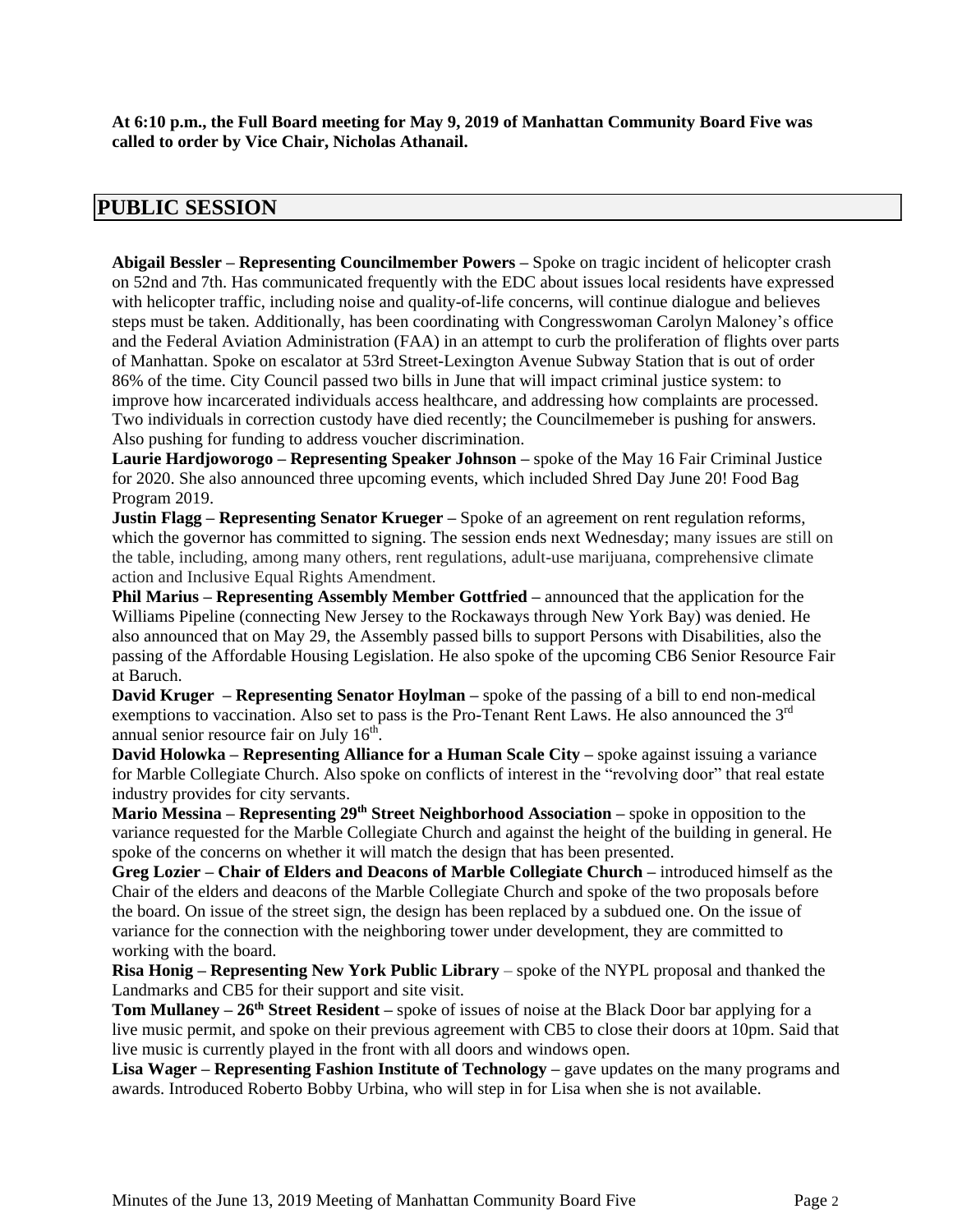**Rosie Mendez – Representing Manhattan Borough President Brewer –** spoke on the issue of vanity address for Waldorf. She held a public hearing on the Manhattan component of the Mayor's boroughbased jails plan as part as part of the city's effort to close Rikers Island and replace it with smaller jails in Manhattan, Brooklyn, Queens, and the Bronx, including a 50-story building planned for Canal Street. Announced that the Borough President is spearheading the discussion to have the \$42,000 funds permanently in the CB budget.

**Carolina Rivera – Councilmember –** welcome new members and spoke of the \$92 billion 2020 budget. Also mentioned she is on the City Council's census task force, and that \$73 billion in federal funds is on the line for New York City. She invited anyone to contact her office on any issues.

# **BUSINESS SESSION**

# • **VOTE ON THE MAY 2019 MINUTES**

The May 2019 minutes passed with a vote of 38 in favor, 0 opposed, 3 abstaining, as follows: **IN FAVOR:** Achelis, Beitchman,, Benzing, Cafaro, Clark, Dowson, Ford, Garcia, Gatto, Goldman, Goshow, Greeley, Haas, Harris Jr., Hartman, Heyer, Isaacs, Johnson, Kaback, Kalafarski, Kinsella, Law-Gisiko, Levy, Mann, McCall, Meyerson, Miller, Rabar, Sandler, Shapiro, Slutzkin, Smith, Spence, Tschinkel, Verdi, Webb, Weintraub, Whalen. **ABSTAIN:** Athanail, Spandorf, Yang.

## • **NOMINATING COMMITTEE VOTE – MICHAEL GREELEY**

The Nominating Committee Chair, Michael Greeley, announced on behalf of the Nominating Committee, the slate of Officers for the term from July 1, 2019 to June 30, 2020: **Chair**, Vikki Barbero; **1 st Vice Chair**, Nick Athanail; **2 nd Vice Chair**, Clayton Smith; **Secretary**, Craig Slutzkin; **Asst. Secretary**, EJ Kalafarski; **Treasurer**, Renee Cafaro. The slate passed with a vote of 41 in favor, 0 opposed, 0 abstaining, as follows: **IN FAVOR:** Achelis, Athanail, Beitchman, Benzing, Cafaro, Clark, Dowson, Ford, Garcia, Gatto, Goldman, Goshow, Greeley, Haas, Harris Jr., Hartman, Heyer, Isaacs, Johnson, Kaback, Kalafarski, Kinsella, Law-Gisiko, Levy, Mann, McCall, Meyerson, Miller, Rabar, Sandler, Shapiro, Slutzkin, Smith, Spandorf, Spence, Tschinkel, Verdi, Webb, Weintraub, Whalen, Yang. **ABSTAIN:** None.

## • **CHAIR'S REPORT – VIKKI BARBERO**

Vice Chair Nicholas Athanail invited the new member, Barbara Spandorf, to give a brief introduction regarding her background and reasons for wanting to serve on the Board.

He also read a letter from Chair Barbero regarding a letter for budget funding increase request for the Board.

# • **DISTRICT MANAGER'S REPORT – WALLY RUBIN** *- WAIVED*

District Manager Rubin announced that on Tuesday, September 17, Community Board Five will have a mandatory retreat. He announced that information will be sent out on the location and time.

# **PUBLIC SAFETY & QUALITY OFLIFE – NICHOLAS ATHANAIL**

**Craig Slutzkin gave a report from the Public Safety & Quality of Life Committee.**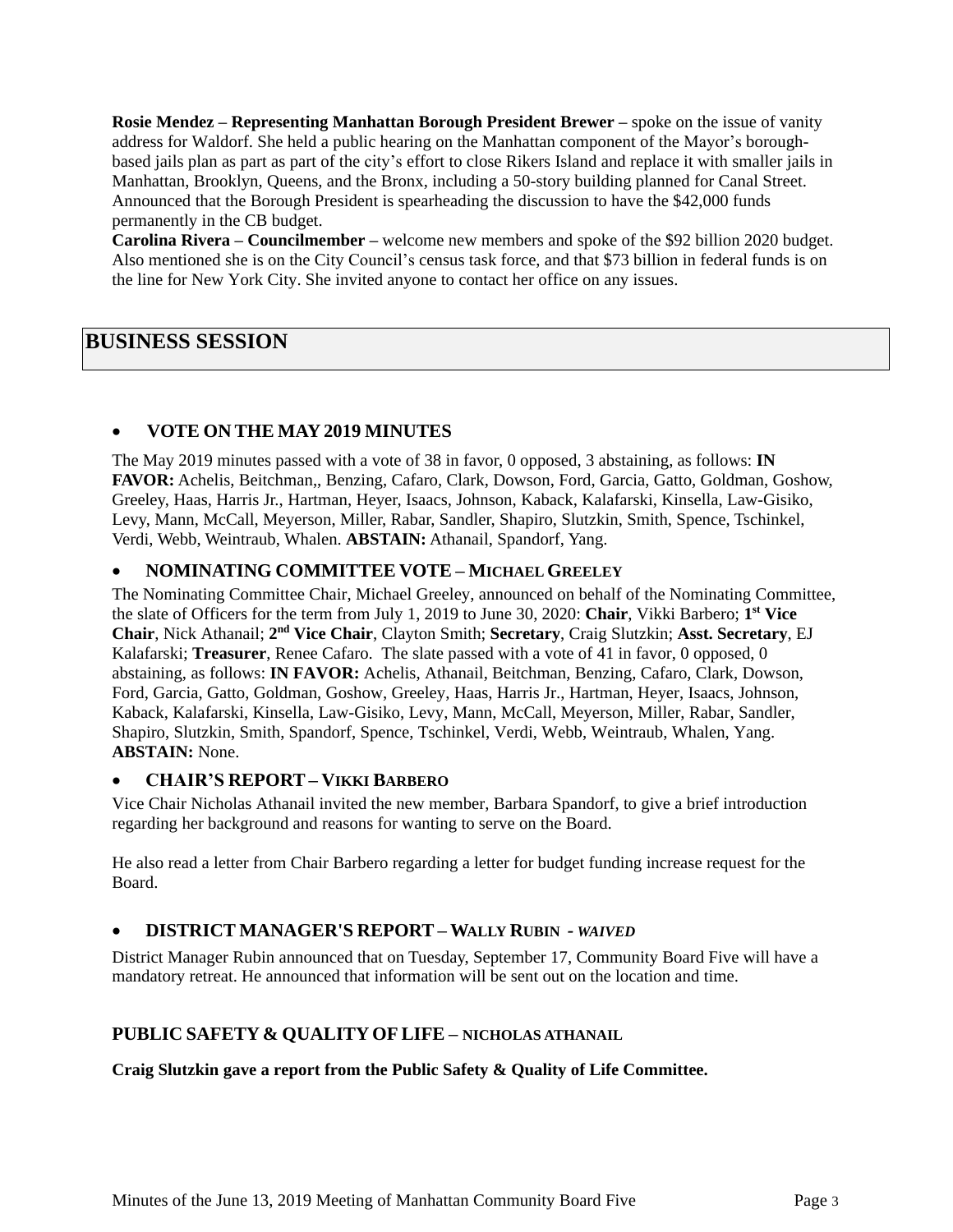PSQL is currently reviewing a number of liquor license applications within and around the area on Broadway between 28th and 30th Streets which, when added to the number of hotel and other licenses recently added in and around this small area, creates cause for great concern about this area. The potential for such a large number of new licenses in a small area has the ability to seriously and abruptly transform the nature of this neighborhood. PSQL has created a task force to address the various issues related to the abundance of new licenses. Members of the task force include several members of PSQL and from the public. Mr. Slutzkin invited any other interested parties to contact him to join the task force.

# **BUDGET, EDUCATION AND CITY SERVICES – RENEE KINSELLA**

**Ms. Kinsella gave brief updates on Mt. Sinai Beth Israel practices.**

## **• LAND USE, HOUSING AND ZONING COMMITTEE – LAYLA LAW-GISIKO**

**Ms. Law-Gisiko gave a brief presentation on the following resolution:**

### *BSA # 19-138M, 1 West 29th Street, Marble Collegiate Church, application for a Variance pursuant to* Section 72-21 of the Zoning Resolution of the City of New York and Section 666 of the New York City *Charter, to allow an enlargement to the Church's existing building and complex.*

WHEREAS, Marble Collegiate Church, located at 1 West 29th Street, has applied to the Bureau of Standards and Appeals (BSA) for a variance from the Zoning Resolution's rear-yard requirements, in order to allow for an enlargement of the Church's existing building; and

WHEREAS, Marble Collegiate Church was built in 1854 and is the oldest continuously operating entered *protestant congregations* in the United States; and

WHEREAS, The Existing Building is located partly in a C5-2 district and partly in an M1-6 district within the Madison Square North neighborhood and is an individual New York City landmark, designated as such in 1967; and

WHEREAS, Marble Collegiate Church is proposing an enlargement by expanding its facility to the west to create a Church Fellowship Hall and community facilities at the base of a commercial tower on lot 30, block 831, having an address at 3-7 West 29<sup>th</sup> Street; and

WHEREAS, Marble Collegiate Church has partnered with New York based developer HFZ Capital to develop such facility, and would retain ownership of the newly created community and office space to be located on the cellar, second and third floor levels of the tower; and

WHEREAS, The variance is needed to modify the applicable provision of the Zoning Resolution pertaining to a rear yard (ZR Section 43-26) to accommodate the Proposed Enlargement; and

WHEREAS, Marble Collegiate Church has roughly 4,000 members and hosts hundreds of congregants each Sunday for services and other fellowship meetings currently held at 276 Fifth Avenue; and

WHEREAS, Currently, members must exit the Church after services and walk to rented space directly north of the Church, at 276 Fifth Avenue, for fellowships and other church events; and

WHEREAS, The applicant claims this poses a difficult transition and discourages members from attending activities after Church, especially for young children, the elderly, and the visually impaired; and

WHEREAS, The applicant is proposing to connect the existing Church structure to the new enlargement located at the base of a new office tower by constructing a 4 stories structure on the rear year; and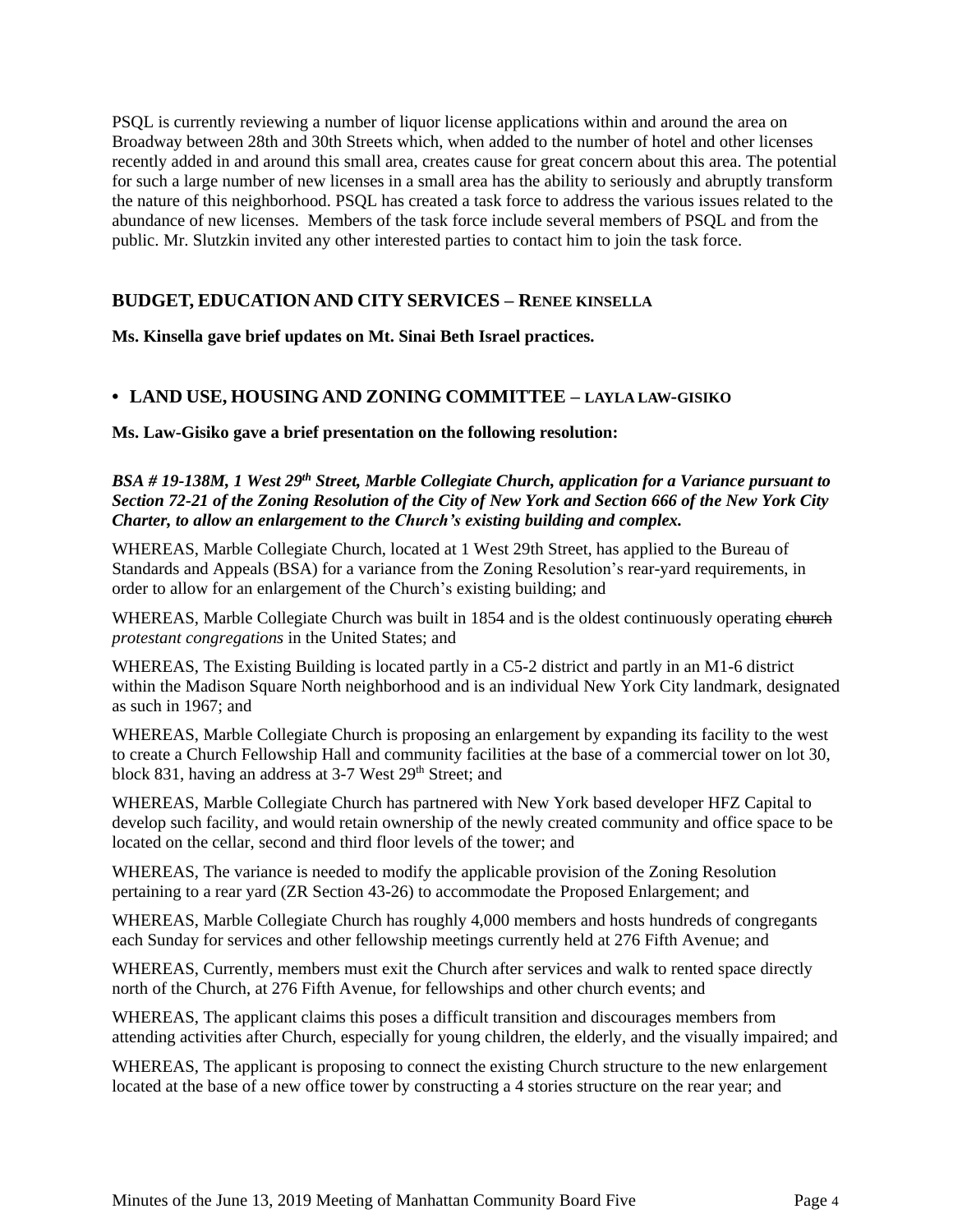WHEREAS, Lot 33 and lot 30 have a lot line frontage of 98.75 feet, and the church's western wall that will abut the new tower is  $61'1''$  long; and

WHEREAS, The new office tower will be a block-through tower with frontage on West 29<sup>th</sup> Street and West  $30<sup>th</sup>$  Street; and

WHEREAS, The Church sold their excess TDR, aka unused air rights, to HFZ KIK 30<sup>th</sup> St Owner LLC, the LLC created by HFZ Capital to pursue this assemblage and development, on October 31<sup>st</sup>, 2013 for \$32,831,876.00, and

WHEREAS, The Church and HFZ Capital have entered a Declaration of Zoning Lot restrictions to merge lots 28, 29, 30, 48, 49 and 33, and at the present time these lots have been merged; and

WHEREAS, According to statements by Meenakshi Srinivasan, counsel to the applicant with the law firm of Kramer Levin Naftalis & Frankel LLP, HFZ Capital may also be the fee owner or the owner of air rights for lots 20, 26, 50, 51 and 52; and

WHEREAS, HFZ Capital and the Church entered into a light and air easement agreement on July 13, 2018 to allow the new enlargement and tower to reduce access to required access to air and light at the detriment of the Church; and

WHEREAS, HFZ Capital and the Church entered into an ingress and egress easement agreement on December  $3<sup>rd</sup>$  2010 on which exhibit C shows three areas of easement along the west wall of the church, and states "Those portions of the building(s) situated on Block 831 Lot 33 which adjoin connect, abut and/or share entrances, doorways, portals or any other types of means of ingress or egress into the building(s) located on or about Block 831 Lot 30 which are in existence today or shall be created now or at any time in the future are covered by this Easement"; and



Those portions of the building(s) situated on Block 831 Lot 33 which adjoin, connect, abut and/or share entrances, doorways, portals or any other types of means of ingress or egress into the building(s) located on or about Block 831 Lot 30 which are in existence today or shall be created now or at any time in the future are covered by this Easement.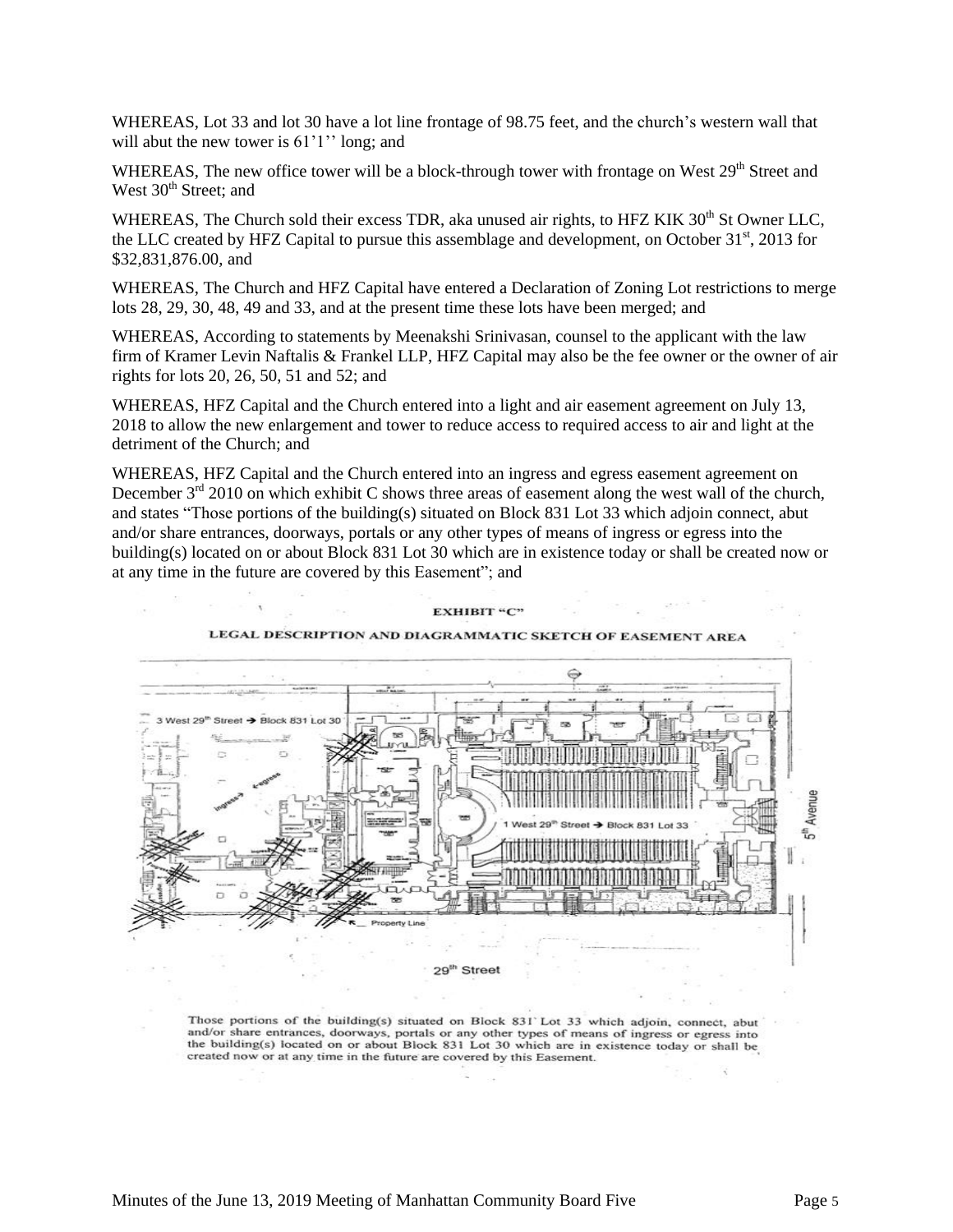WHEREAS, Although the church's 61'1'' long western wall will abut the new tower, the Church wishes to construct a structure on the rear yard to provide access to the enlargement; and

WHEREAS, The applicant is requesting relief from rear yard requirements through a variance to modify the provision of the Zoning Resolution, ZR Section 43-26; and

WHEREAS, The applicant states that the need for the BSA application arises from a confluence of factors related to the Existing Building's history of development, its configuration on the Church Lot, its landmark designation and current zoning regulations that were adopted after the construction of the Existing Building, specifically to avoid disrupting the Church's interior space; and

WHEREAS, The proposed connector would be approximately 1,400 square feet and would connect the third floor of the Church to the second floor of the enlargement, and would include the following alterations:

(1) Adding two elevators and mechanical rooms on the cellar level;

(2) Adding two elevators, landing, and stairs on the first floor;

(3) Adding a landing and stairs "encroaching into the rear year which would require a variance," on the second floor;

(4) Building elevators, landing, and stairs "encroaching into the rear year which would require a waiver," on the third floor;

(5) Building two elevators, a landing, and stairs at the attic level which would require a waiver; and

WHEREAS, This new structure is to be located on the rear yard of the church, will be visible from  $5<sup>th</sup>$ Avenue, and will obstruct eight windows on the adjacent property to the north; and

WHEREAS, The Church was granted a COFA (Certificate of Appropriateness) by NYC Landmarks Preservation Commission issued on June 7, 2016 (LPC 17-6458) and amended at staff level and without review by or notification to Community Board Five on June 5, 2019 under COFA 19-40489; and

WHEREAS, In order to be eligible for a variance under Section 72-21 of the Zoning Resolution, each of the waivers that an applicant is seeking must satisfy all five specific findings set forth in the Zoning Resolution, with failure to satisfy any one of the five findings resulting in a rejection of the application; and

WHEREAS, These five findings are:

(a) that there are unique physical conditions, including irregularity, narrowness or shallowness of lot size or shape, or exceptional topographical or other physical conditions peculiar to and inherent in the particular zoning lot; and that, as a result of such unique physical conditions, practical difficulties or unnecessary hardship arise in complying strictly with the #use# or #bulk# provisions of the Resolution; and that the alleged practical difficulties or unnecessary hardship are not due to circumstances created generally by the strict application of such provisions in the neighborhood or district in which the zoning lot is located;

(b) that because of such physical conditions there is no reasonable possibility that the development of the zoning lot in strict conformity with the provisions of this Resolution will bring a reasonable return, and that the grant of a variance is therefore necessary to enable the owner to realize a reasonable return from such #zoning lot#; this finding shall not be required for the granting of a variance to a non-profit organization;

(c) that the variance, if granted, will not alter the essential character of the neighborhood or district in which the zoning lot is located; will not substantially impair the appropriate use or development of adjacent property; and will not be detrimental to the public welfare;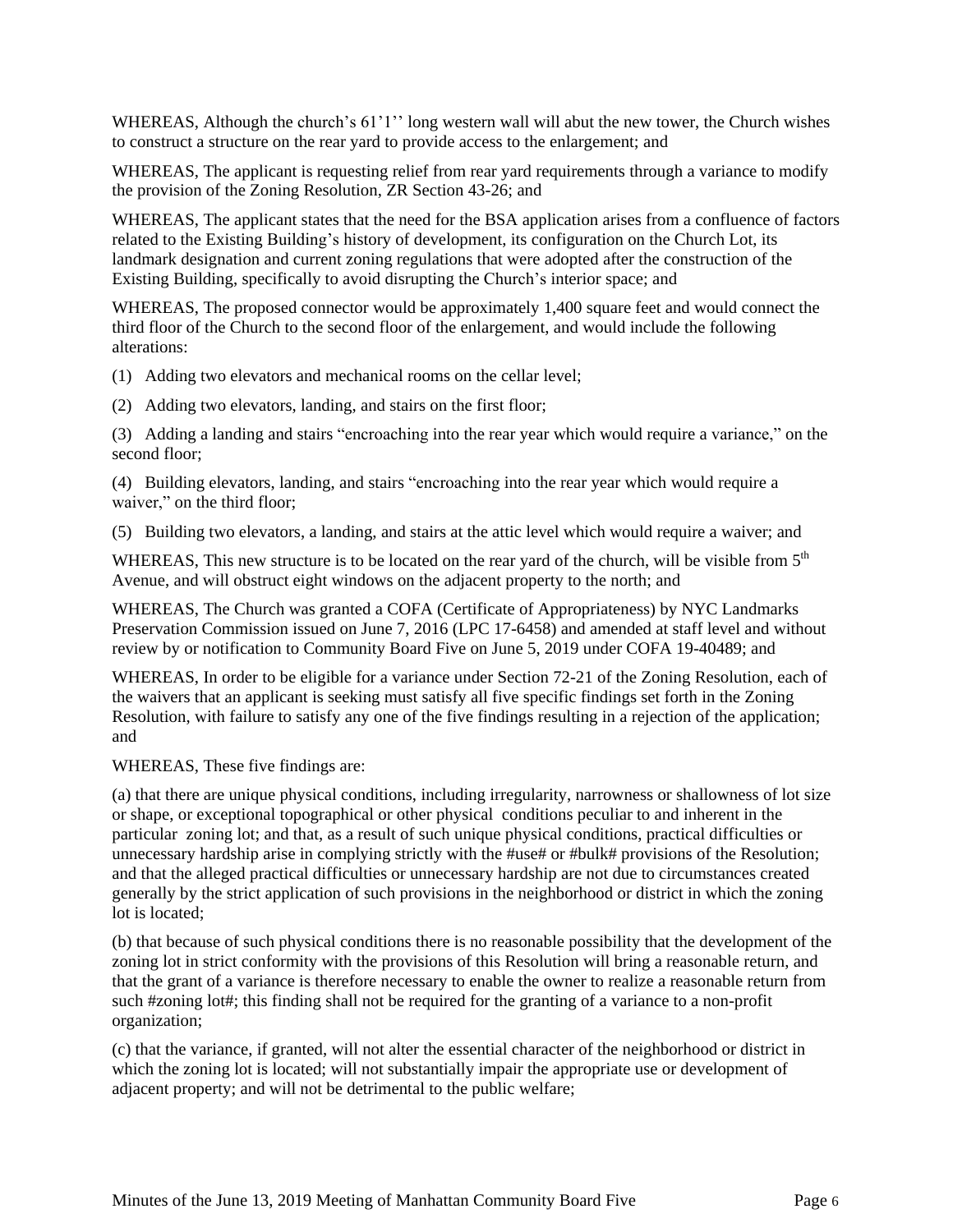(d) that the practical difficulties or unnecessary hardship claimed as a ground for a variance have not been created by the owner or by a predecessor in title; however where all other required findings are made, the purchase of a zoning lot subject to the restrictions sought to be varied shall not itself constitute a selfcreated hardship; and

(e) that within the intent and purposes of this Resolution the variance, if granted, is the minimum variance necessary to afford relief; and to this end, the Board may permit a lesser variance than that applied for; and

WHEREAS, Supporting case law, courts have ruled that educational and religious institutions are exempt from the burden of the proof of Finding (a), as stated in Cornell Univ. v Bagnardi, 68 N.Y.2d 583 (1986), and

WHEREAS, Finding (b) shall not be required to be made for a non-profit organization, under which the Church falls; and

WHEREAS, Finding (c) is not met, as the proposed variance would "alter the essential character of the neighborhood or district in which the #zoning lot# is located" by facilitating a glass tower enlargement of at least 300,000 square feet on the merged lot that would be 32 stories, as represented by the applicant's representative in a public hearing held by the Land Use, Housing and Zoning Committee of Community Board Five; and

WHEREAS, Although the applicant claimed that they did not have knowledge of the bulk, massing, or design of the remaining portion of the tower at the time of the CB5 committee hearing, information publicly available on the website of the project's developer, HFZ Capital, advertises a "proposed development, which will consist of more than 600,000 square feet of office space," with a supertall glass tower rendering that would irrevocably alter the character of the block as well as the adjacent Madison Square North Historic District; and



WHEREAS, Finding (c) is not met for an additional reason, as the proposed variance would "substantially impair the appropriate use or development of adjacent property" by blocking eight windows on the adjacent property; and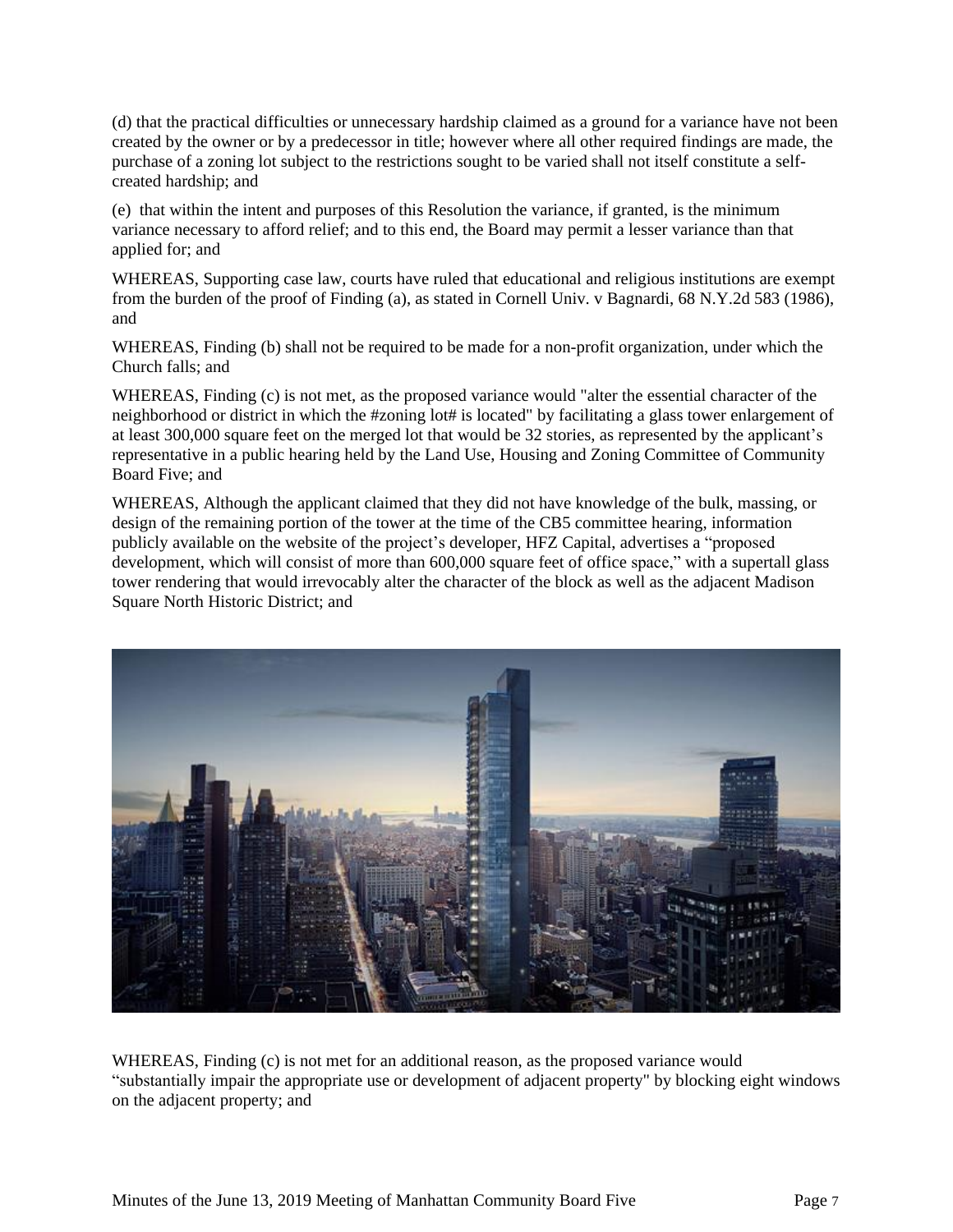WHEREAS, Finding (c) is also questionable because the enlarged development would be detrimental to the public welfare due to an easement agreement between HFZ Capital and the Church that would allow for reduced access to air and light and would cast shadows on the Church, light-sensitive historic structure and individual landmark; and

WHEREAS, Finding (d) is questionable because the practical difficulties or unnecessary hardship claimed as grounds for the variance have been created by the Church for electing not to create a penetration in the existing 61'1'' long western wall that would result in a compliant connection, for reasons that pertain to a design choice rather than any existing code or regulation enforcement; and

WHEREAS, The BSA should be reminded that the Church and the developer have entered into an ingress and egress easement agreement permitting such connection to be created at various locations without the need of a variance; and

WHEREAS, The BSA should note that zoning-compliant egress located at the cellar or third floor levels of the Church would not cause a disturbance to the Peale Parlor Room, which is located on the first floor of the church, which has been cited as the reason for the Church's design preference; and

WHEREAS, While the applicant is exempt from findings (a) and (b), Finding (c) is not met for more than one reason, and Finding (d) is not clearly met in the opinion of Community Board Five, failure to meet any single finding is sufficient grounds for a BSA denial; therefore, be it

**RESOLVED**, Community Board Five **recommends denial** of the application by the Marble Collegiate Church, located at 1 West 29th Street, for a variance from the Zoning Resolution's rear-yard requirements, in order to allow for an enlargement of the Church's existing building in order to accommodate access to a new community facility located at the cellar, second and third floor levels of a planned adjoining tower.

After much discussion the above resolution passed with a vote of 40 in favor, 0 opposed, 1 abstaining: **IN FAVOR**: Achelis, Beitchman, Benzing, Cafaro, Clark, Dowson, Ford, Garcia, Gatto, Goldman, Goshow, Greeley, Haas, Harris Jr., Hartman, Heyer, Isaacs, Johnson, Kaback, Kalafarski, Kinsella, Law-Gisiko, Levy, Mann, McCall, Meyerson, Miller, Rabar, Sandler, Shapiro, Slutzkin, Smith, Spandorf, Spence, Tschinkel, Verdi, Webb, Weintraub, Whalen, Yang. **ABSTAIN**: Athanail.

## **• LANDMARKS – LAYLA LAW-GISIKO**

**Ms. Law-Gisiko gave brief presentations on the following five (5) bundled resolutions.**

### **New York Public Library, - Application for alteration to the interior South Court the main branch** of the NYPL at 476 5<sup>th</sup> Avenue between West 40th and West 42nd Streets adjacent to Bryant Park **in Midtown**

WHEREAS, The New York Public Library has applied for a certificate of appropriateness to make alterations to the interior South Court of their Stephen Schwarzman Building at 476 5th Avenue, between 40th & 42nd Streets; and

WHEREAS, The Building was built between 1900 and 1911 by architectural firm Carrère & Hastings in what is considered to be one of the city's finest examples of Beaux Arts construction, and was designated an individual Landmark in January 11, 1967; and the Main Lobby, the North and South Staircases from the 1<sup>st</sup> to 3<sup>rd</sup> Floor and the Central Hall on the 3<sup>rd</sup> Floor an interior landmark in 1974, as well as the interior of the Rose Main Reading Room and Bill Blass Public Catalog Room in 2017; and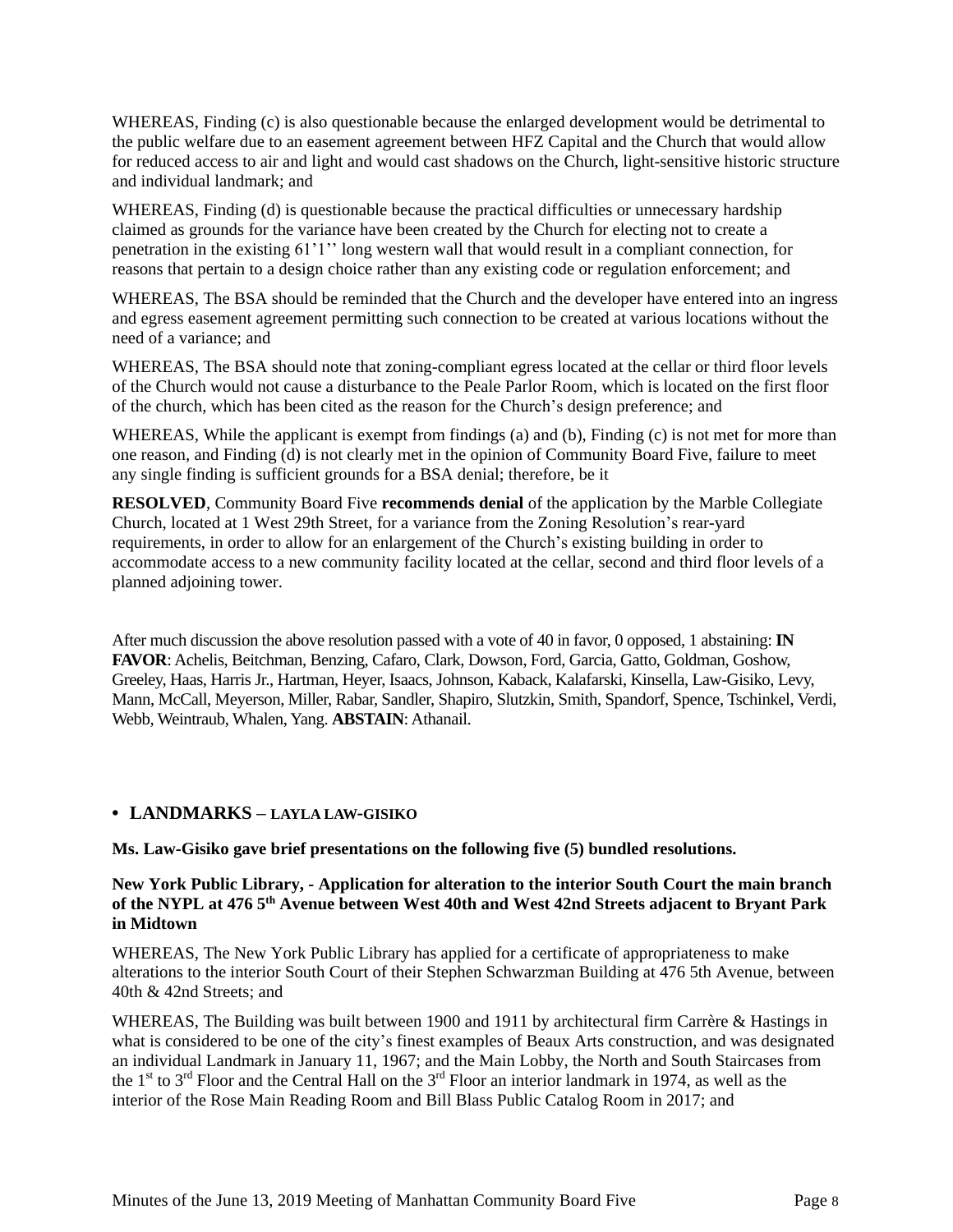WHEREAS, The applicant proposes alterations that are largely confined to the South Court of the Building, which is not an interior landmark, but the façade that used to be part of the exterior envelope is part of the designated landmark; and

WHEREAS, South Court is a six-story infill structure in the open south courtyard of the Center for the Humanities Building, designed by Davis Brody Bond; constructed between 1998 and 2002; and

WHEREAS, The Brody Bond designed South Court uses glass and metal as primary materials and defers in style, size, materials and scale to the original building; and

WHEREAS, The objective of the current application is part of a phased renovation that address programmatic needs; increases public space by creating Exhibition space, modernizes infrastructure, enhances life safety with a new egress stair; and improves vertical circulation with two new public ADA compliant elevators and improves public circulation by creating three new openings in the landmarked South Court original historic facade:

1. on the 1<sup>st</sup> floor connecting Gottesman Hall to South Court by converting an existing window into a doorway

2. on the 1<sup>st</sup> floor connecting the relocated Library Shop & Café to new elevator lobby by enlarging an existing window into a doorway

3. and on the mezzanine level connecting existing offices to additional office space by enlarging an existing opening window to a doorway; and

WHEREAS, The proposed design elements, in the east elevation of South Court are modern stainless steel, structurally glazed guard rails and simple white finishes to match the design intent of the 2002 renovation by Davis Brody Bond, as to blend in and not create disparate pieces and parts from different decades; and

WHEREAS, The proposed design elements, in the north elevation of South Court use historic materials, bronze metal and glass door with transom similar to original Gottesman Hall door; and

WHEREAS, The appearance of the new doorways are unified and ADA compliant; and

WHEREAS, All original materials being removed, such as Danby Marble and metal windows will be salvaged and stored on site, and applicant will consider used salvaged bronze frieze in the café or other appropriate public places; therefore be it

**RESOLVED**, Community Board Five **recommends approval** of the New York Public Library's application for a certificate of appropriateness for the alteration to the interior South Court of the main branch of the New York Public Library, the Stephen Schwarzman Building, at 476 5<sup>th</sup> Avenue.

### *620 Sixth Avenue, Siegel Cooper Building in the Ladies Mile Historic District, application to modify* the main entrance on Sixth Avenue and garage loading bays on 18th and 19th Streets, and to create a *storefront master plan including signage and lighting*

WHEREAS, The Siegel Cooper Building at 620 Sixth Avenue has applied to modify the main entrance on Sixth Avenue and the garage loading bays on 18th and 19th Streets, and to create a storefront master plan including signage and lighting; and

WHEREAS, 620 Sixth Avenue is located between 18th and 19th Streets in the Ladies Mile Historic District; and

WHEREAS, The building was constructed in 1895-97 as a store designed by DeLemos & Cordes in the Beaux-Arts style for the owner Siegel Cooper Dry Goods Store; and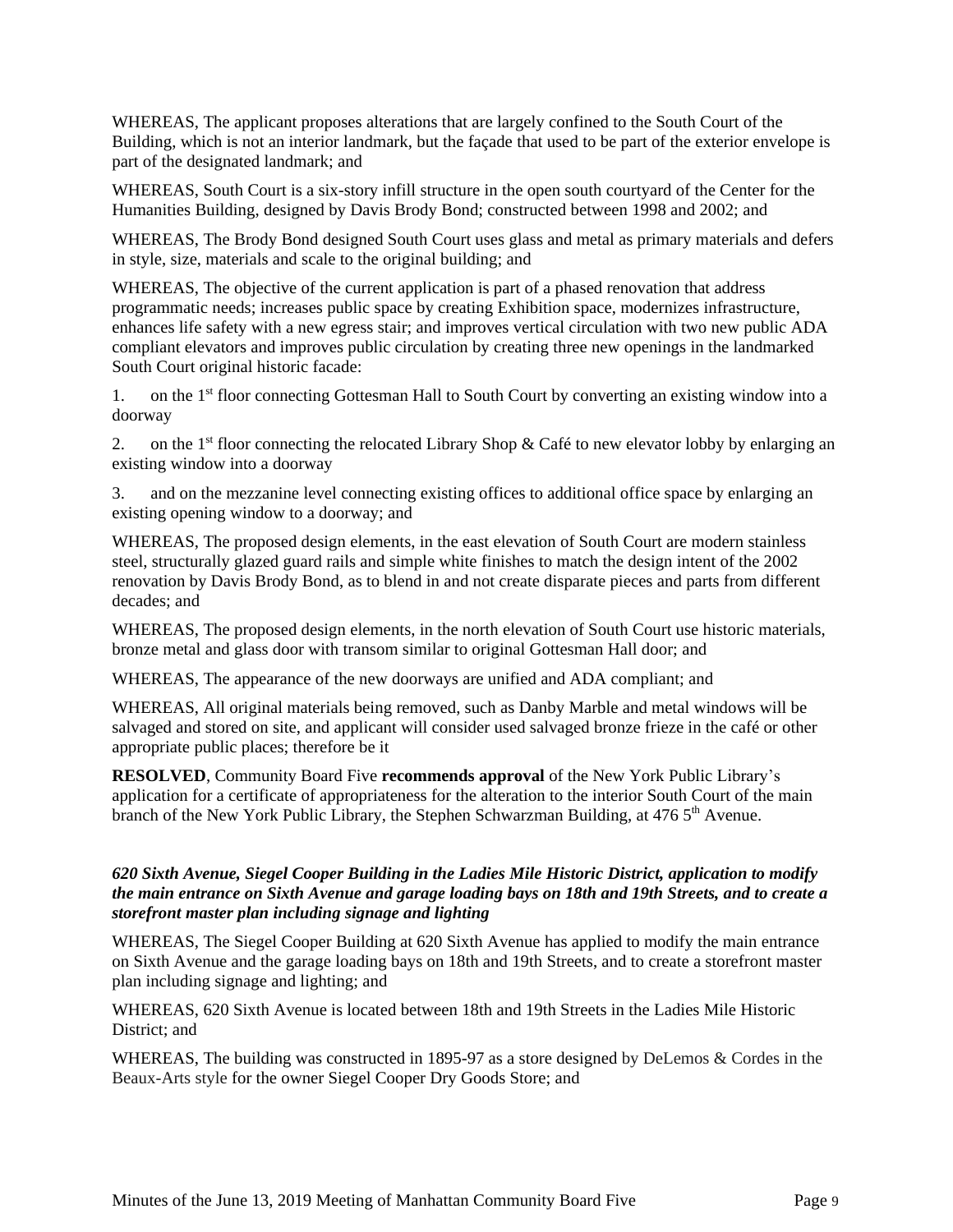WHEREAS, The current owner, RXR Realty, is seeking to return much of the building to its original condition; and

WHEREAS, The new Master Plan is a significant improvement over the existing, LPC-approved Master Plan; and

WHEREAS, The owner proposes to add 3 additional entrances at the ground floor façade on 18th St, 3 additional entrances on 19th St, and 2 additional entrances on 6th Ave; and

WHEREAS, The applicant proposes to return an original loading bay to its original position on 18th St; and

WHEREAS, The applicant proposes to restore the original doors and entrances on 19th St; and

WHEREAS, The applicant proposes to create a storefront Master Plan for lighting and signage; and

WHEREAS, The applicant proposes to remove the existing awnings from the building; therefore be it

**RESOLVED**, Community Board Five **recommends approval** of RXR Realty's application for a Master Plan for 620 Sixth Ave with the following requests:

- 1. the applicant return to the CB5 Landmarks Committee as tenants lodge requests for new or additional signage; and
- 2. the applicant appears before the Transportation and Environment Committee of Community Board Five to address concerns from the community about increased pedestrian and vehicular congestion on 18th St.

#### *873 Broadway, application for new signage and legalization of a louver grille*

WHEREAS, Ole and Steen ("Applicant"), owners of a storefront in the Hoyt Building at 873 Broadway, is proposing to install new signage and to legalize a louver grille on their storefront; and

WHEREAS, 873 Broadway is a Second Empire Commercial style building that was designed by Griffith Thomas for the prominent merchant Edwin Hoyt; and

WHEREAS, The Hoyt Building is located on the west side of Broadway between East 18th Street and East 19th Street and is characteristic of the first commercial development phase of the Ladies' Mile Historic District where it is located; and

WHEREAS, The Applicant is proposing to install a 2' square, non-illuminated black blade sign with white lettering; and

WHEREAS, The blade sign will be located on the left side of the storefront for structural reasons instead of on the right side near the entrance where blade signs are usually approved for installation; and

WHEREAS, The Applicant is requesting that a black louver grille located above the storefront entrance be legalized; and

WHEREAS, The louver grille was installed without LPC's approval due to inadequate managerial oversight; and

WHEREAS, The Applicant has stated and confirmed that a black glass panel on the right side of the storefront is not a new installation but part of existing storefront fabric; and

WHEREAS, The Applicant has installed an illuminated sign which is 18" behind the storefront window; and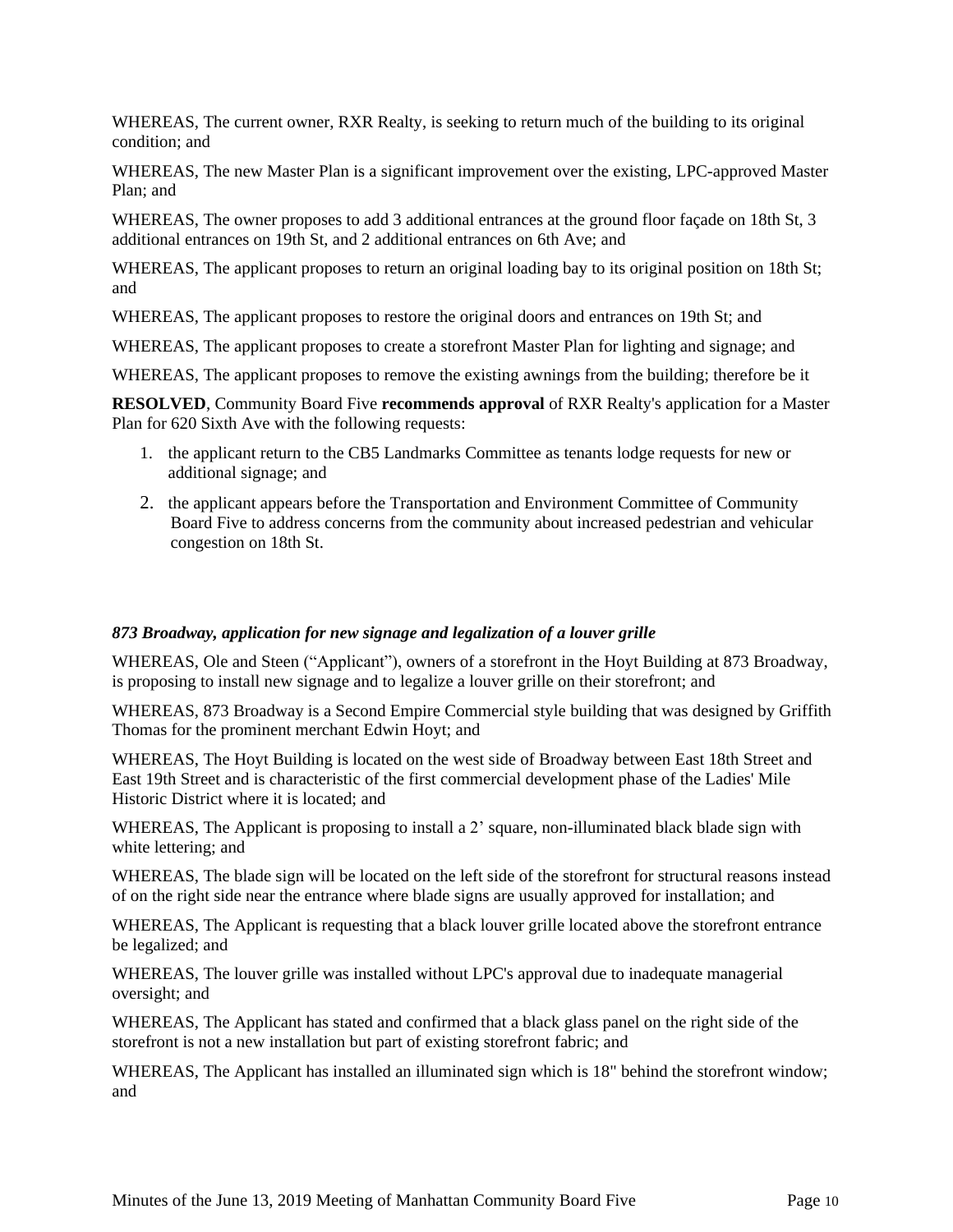WHEREAS, The Applicant has agreed to reduce the brightness of the illuminated sign to a level, color and temperature that is appropriate for the Ladies' Mile Historic District (approx. 3000 Kelvin degrees); and

WHEREAS, The new blade sign and louver grille are harmonious with the Applicant's storefront and the Hoyt Building and are appropriate for the Ladies' Mile Historic District; and

WHEREAS, Though Community Board Five generally takes an unfavorable position toward legalization requests, a recommendation of approval may be made when an applicant has not acted in bad faith; therefore be it

**RESOLVED**, Community Board Five **recommends approval** of Ole and Steen's application for new signage and the legalization of a louver grille at their storefront in the Hoyt Building at 873 Broadway.

### *45 West 21st Street, (Ladies' Mile Historic District) - Application for installation of signage*

WHEREAS, 45 West 21st Street (Applicant) is seeking approval from the NYC Landmarks Preservation Commission to install an exterior blade sign; and

WHEREAS, 45 West 21st Street, located in the Ladies' Mile Historic District, is a six-story Beaux-Arts store and loft building built in 1902; and

WHEREAS, The proposed signage is a 12 foot tall by 16" wide, non-illuminated, non-back-lit blade sign on the western corner of the building comprised of two sheets of painted metal attached to an interior frame element; and

WHEREAS, Although no signage was present on the building at the time of construction or designation, there is historic precedent for the location of the proposed signage based on photographs of a larger blade sign in the same location on the building in the 1940s and 1950; and

WHEREAS, The proposed sign was approved with modifications by Community Board Five in 2012; and

WHEREAS, The applicant revised the 2012 proposal to fully address the Community Board reservations in its meetings with the Landmarks Preservation Commission; and

WHEREAS, The Landmarks Preservation Commission approved the modified proposal in 2012; and

WHEREAS, The applicant is submitting this proposal because approval granted in 2012 expired in 2018; and

WHEREAS, Community Board Five considers the proposed signage to be appropriate for the Ladies Mile Historic District based on historic precedent at this location and is contextual to the Ladies' Mile Historic District; therefore, be it

**RESOLVED**, Community Board Five **recommends approval** of the proposed signage for 45 West 21st Street in the Ladies' Mile Historic District.

### 1 West 29th Street, Marble Collegiate Church, application to replace the existing the exterior sign at the *southeast corner of the property*

WHEREAS, The Marble Collegiate Reformed Church, located at 275 Fifth Avenue, has applied for a certificate of appropriateness to replace the existing free-standing exterior sign located at the southeast corner of the property; and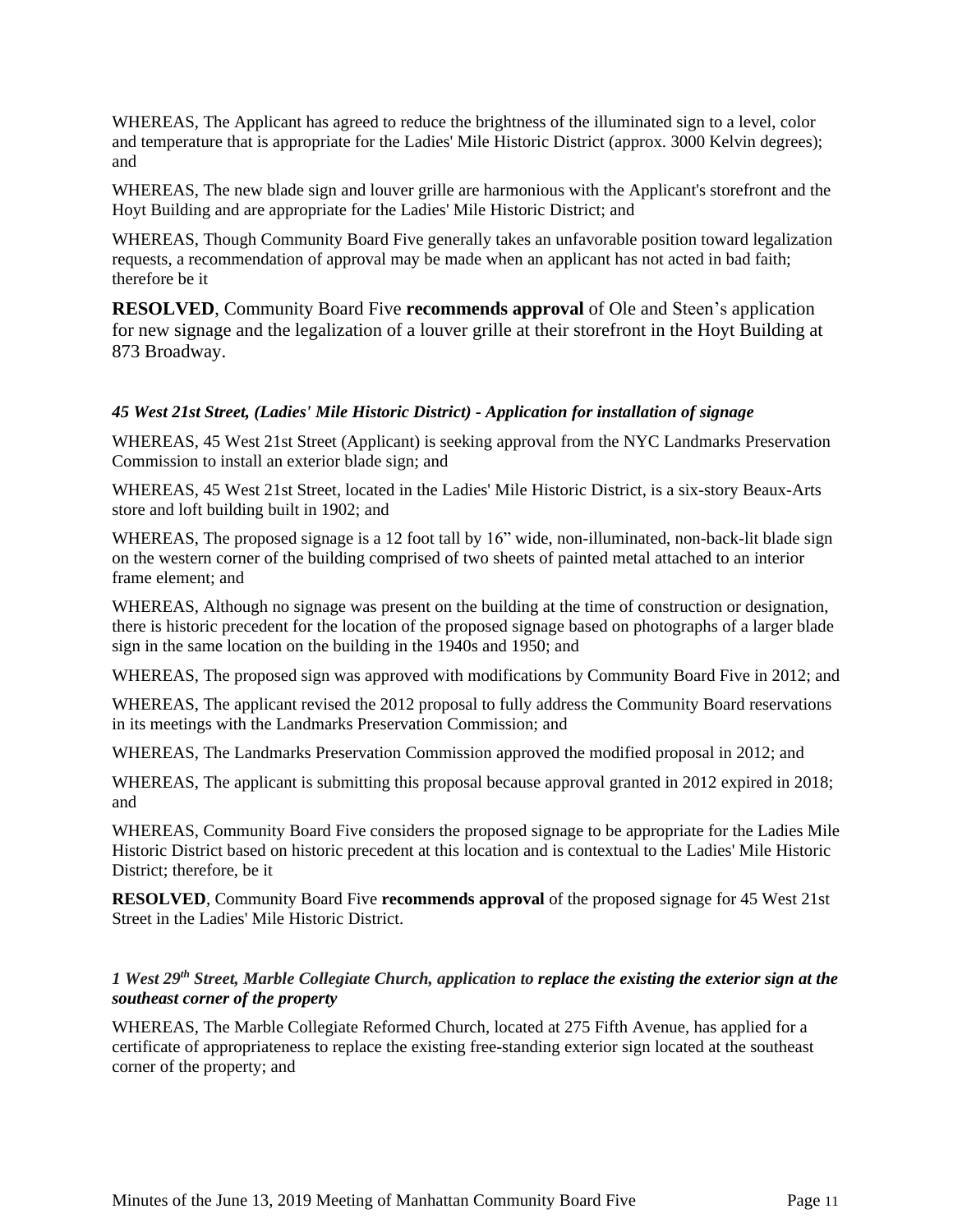WHEREAS, The Marble Collegiate Reformed Church is a designated individual landmark completed in 1854, and

WHEREAS, The proposed new sign is made up of a LCD color monitor, similar to a TV screen, illuminated and able to screen moving images; and

WHEREAS, In order to support the large and heavy proposed screen, a new larger and heavier frame would be installed; and

WHEREAS, The monitor would be displaying a rotation of moving images and written information and would be on at all times of day and night; and

WHEREAS, The screen would be equipped with surveillance cameras to protect against vandalism; and

WHEREAS, Community Board Five finds the new sign design, which contains a full motion color LCD video screen, is unacceptable in front of this building and on Fifth Avenue as it is inharmonious with the historic building, inconsistent with the design and function of the existing sign, and removes historic fabric that is part of the existing sign; therefore be it

**RESOLVED**, Community Board Five **recommends denial** of Marble Collegiate Reformed Church's application for a certificate of appropriateness to remove their existing free-standing exterior sign and replace it with a LCD monitor screen sign.

After some discussion, the above five (5) bundled resolutions passed with a vote of 40 in favor, 0 opposed, 1 abstaining: **IN FAVOR:** Achelis, Beitchman, Benzing, Cafaro, Clark, Dawson, Ford, Garcia, Gatto, Goldman, Goshow, Greeley, Haas, Harris Jr., Hartmen, Heyer, Isaacs, Johnson, Kaback, Kalafarski, Kimsella, Law-Gisiko, Levy, Mann, McCall, Meyerson, Miller, Rabar, Sandler, Shapiro, Slutzkin, Smith, Spandorf, Spence, Tschinkel, Verdi, Webb, Weintraub, Whalen, Yang. **ABSTAIN:** Athanail.

## **TRANSPORTATION/ENVIRONMENT – E.J. KALAFARSKI**

**Mr. Kalafarski gave brief presentations on behalf of the Committee on the following two (2) bundled resolutions:**

#### *Tishman Speyer application for a temporary StreetSeat on Vanderbilt Avenue between 44th and 45th Streets at their 200 Park Avenue (MetLife Building) property*

WHEREAS, The Applicant, Tishman Speyer Properties and The Irvine Company, seek to install a 6-footby-40-foot temporary, seasonal "StreetSeat" in front of 200 Park Avenue, between 44th and 45th Streets on the east side Vanderbilt Avenue, with open seating for the public; and

WHEREAS, The site in question is a no-travel lane currently demarcated as a "No Standing" zone; and

WHEREAS, The Applicant is conducting a renovation of a larger lobby and the exterior sidewalk/facade of 200 Park Avenue (the "MetLife Building") from November 2018 through November 2020, and proposes the StreetSeat as an addition of public space earmarked for pedestrians in a crowded district marked by insufficient open space; and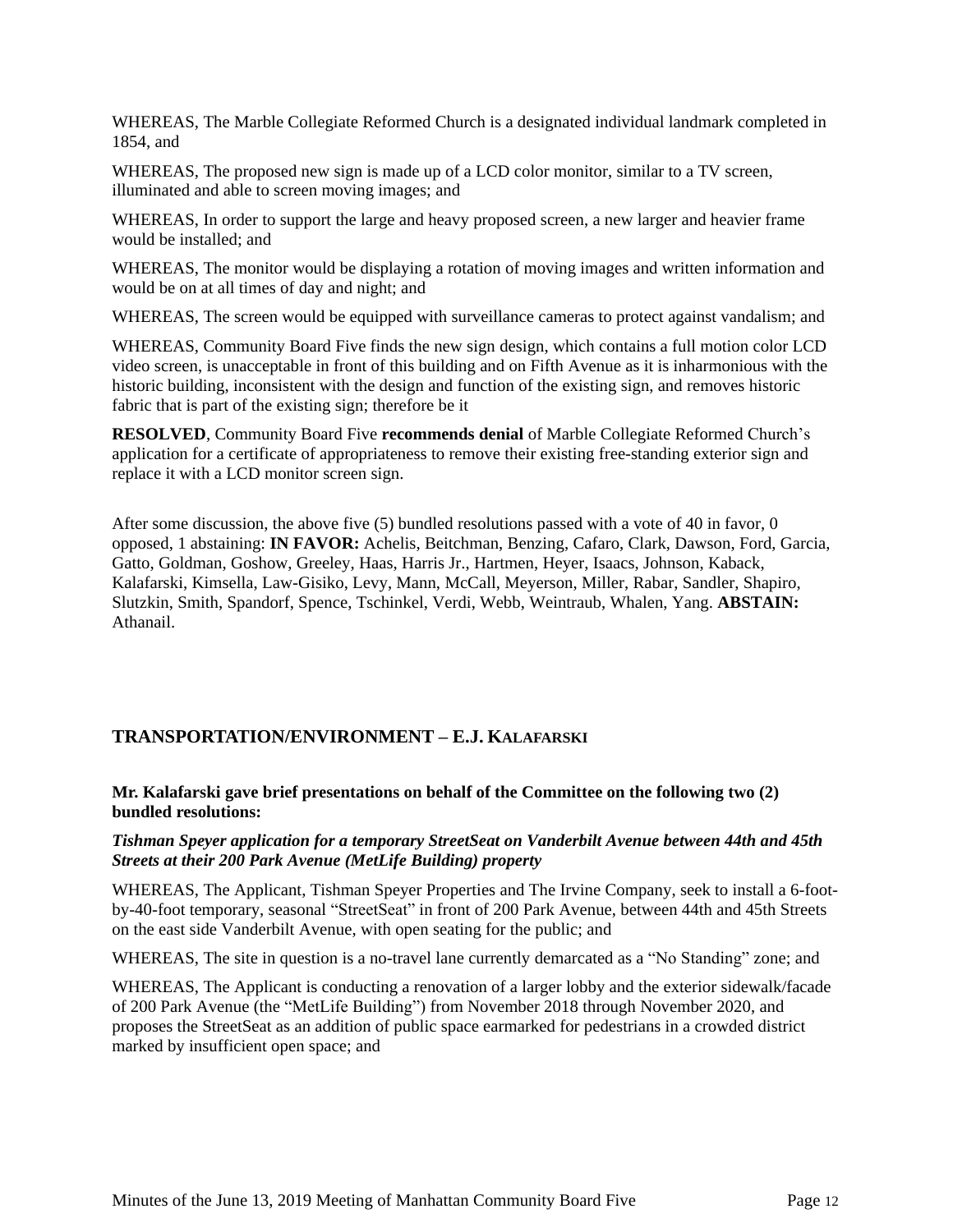WHEREAS, The 2017 East Midtown Rezoning envisioned a more pedestrian-friendly Vanderbilt Avenue, including the planned pedestrian plaza a block south of this site between 42nd and 43rd Street; and

WHEREAS, The Applicant proposes to model the spaces after the existing StreetSeat template and program allowed across the city by the Department of Transportation, including a full application process and Community Board approval, of which 18 were approved and maintained during the 2018 calendar year; and

WHEREAS, The Applicant proposes a typical StreetSeat configuration, including two 20-foot segments, flush with the curb, with temporary materials to create moveable seating in the space, clearly marked with paint separated from other street parking by concrete wheel stop bars and flexible deliniators and from traffic by planters and stainless steel cables; and

WHEREAS, Each location will be marked with signage to indicate it is open to the public for anyone to use, with no alcohol or smoking allowed; and

WHEREAS, No commercial activity will be allowed in the proposed space; and

WHEREAS, The Applicant is committed to, and responsible for, cleaning and "resetting" the spaces every night through a maintenance agreement with the Department of Transportation; and

WHEREAS, The Applicant intends to maintain this space on the typical schedule for a StreetSeat with a season of March through the end of November; and

WHEREAS, The Applicant owns the entire frontage of 200 Park Avenue in front of which the StreetSeat will sit; and

WHEREAS, The Grand Central Partnership is aware of the application and has no objection; therefore be it

**RESOLVED**, Community Board Five **recommends approval** of Tishman Speyer's Application to the Department of Transportation for the installation of a seasonal StreetSeat in front of 200 Park Avenue.

After some discussion, the above two (2) bundled resolutions passed with a vote of 40 in favor, 0 opposed, 1 abstaining: **IN FAVOR:** Achelis, Beitchman, Benzing, Cafaro, Clark, Dowson, Ford, Garcia, Gatto, Goldman, Goshow, Greeley, Haas, Harris Jr., Hartman, Heyer, Isaacs, Johnson, Kaback, Kalafarski, Kinsella, Law-Gisiko, Levy, Mann, McCall, Meyerson, Miller, Rabar, Sandler, Shapiro, Slutzkin, Smith, Spandorf, Spence, Tschinkel, Verdi, Webb, Weintraub, Whalen, Yang. **ABSTAIN:** Athanail.

## **PARKS AND PUBLIC SPACES – CLAYTON SMITH**

#### **Clayton Smith gave brief presentations on the following three (3) bundled resolutions:**

#### *Application from Madison Square Park Conservancy for "David Yurman Summer Solari Art Installation," a marketing event in Madison Square Park from June 20th thru June 23rd, 2019*

WHEREAS, The Madison Square Park Conservancy ("Applicant") has submitted a permit application to the Parks Department for "David Yurman Summer Solari Art Installation Marketing Event" to be held in the southwest gravel section of Madison Square Park; and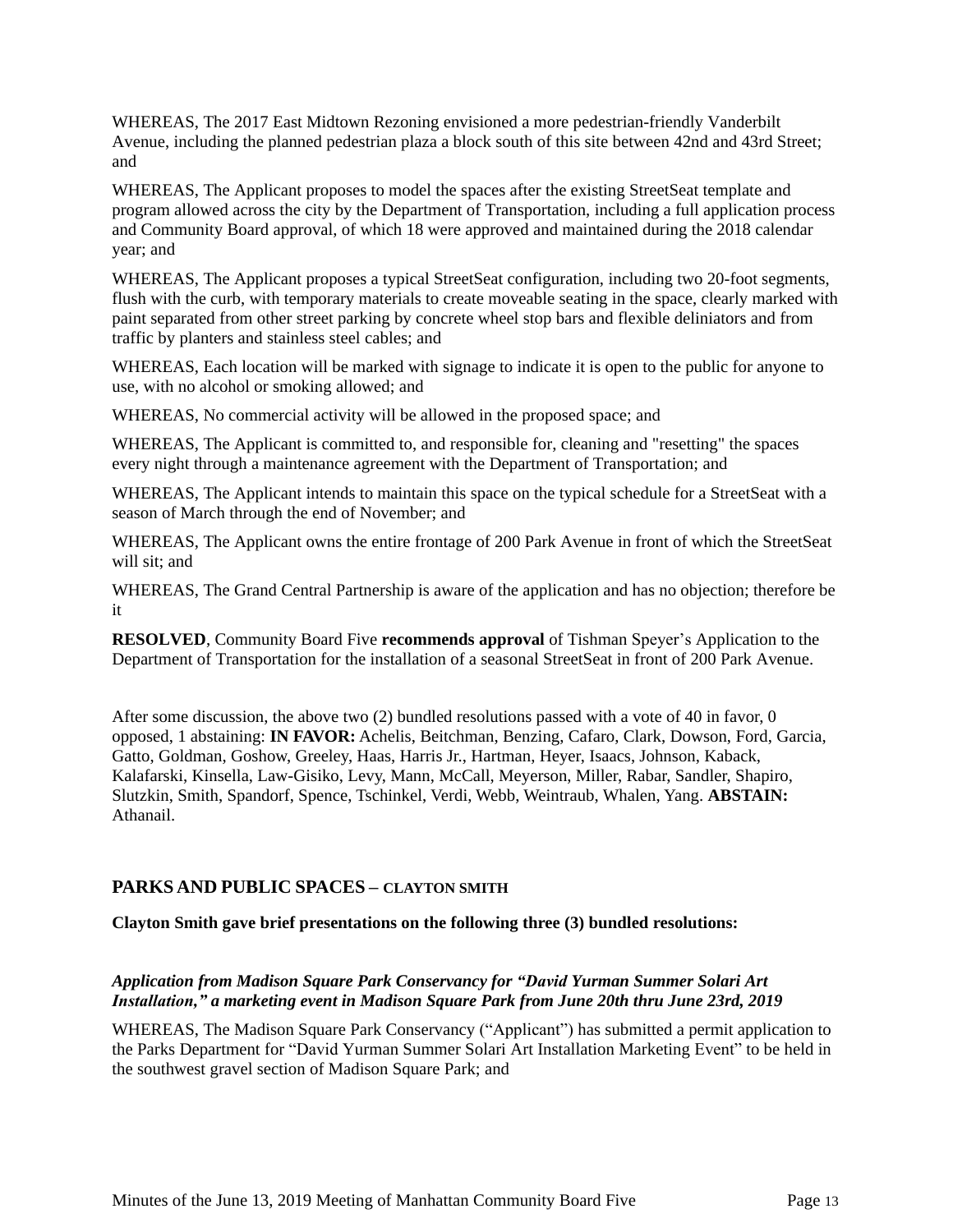WHEREAS, Set-up would begin at 8 AM on June 20<sup>th</sup>, with the event beginning at 8 AM on June 21st, ending at 9 PM on June 23rd, and with cleanup and dismantling of the event in all respects to be finished the afternoon of June  $24^{\text{th}}$  by 2 PM; and

WHEREAS, The event is to consist of a series of oversized colorful inflatable shapes, setup and maintained by low-noise, low power inflatable fans, representing pieces of jewelry displaying the latest designs of noted jewelry designer Jihan Zencirli, featured by David Yurmam's retail operation, and that the shapes will be open to the general public for inspection, viewing, interaction, and conversation with up to six brand ambassadors; and

WHEREAS, Signage will be limited to two standing placards that are restrained and suitable, with information about the featured jewelry in question, and the designer; and

WHEREAS, There will be a small press event on June 21<sup>st</sup> from 7 to 9 PM, with introductory remarks by the David Yurman operation; and

WHEREAS, There will be no amplified sound (aside from limited amplified sound during the press event), no products distributed, no food distributed, and every effort will be made to minimize the impact on the use of the park by the general public while this event is ongoing; and

WHEREAS, Applicant has indicated that in return for the private use of public space for this event, a substantial contribution to the Park will be made, which is consistent with past practice and necessary for the funding of the Park per its contractual agreement with the Parks Department, that allows for four annual marketing events, of which this is the first for 2019; and

WHEREAS, All operational aspects of the event, including sanitation and potential queueing, have been planned for in a satisfactory manner; and

WHEREAS, Community Board Five believes that the nature and conduct of the event as proposed is satisfactory and consistent with its past approvals for the four marketing events done in past years; therefore, be it

**RESOLVED**, Community Board Five **recommends approval** of the application from Madison Square Park Conservancy for "David Yurman Summer Solari Art Installation," a marketing event in Madison Square Park from June 20th thru June 23rd, 2019.

#### *Newsstand application at the Southwest corner of 23<sup><i>d*</sup> and *Lexington*

WHEREAS, Mohammed Ahmet ("Applicant") seeks a permit to install and operate a newsstand on the SWC of Lexington and 23<sup>rd</sup> Street; and

WHEREAS, The proposed newsstand would be located in a heavily congested area and create numerous obstructions; and

WHEREAS, The proposed newsstand would create an unnecessary burden on pedestrian flow; and

WHEREAS, The applicant was required to attend the public hearing and post notification in the community, but did neither; and

WHEREAS, The applicant's representation refused to cooperate with requests from Community Board Five for public posting and attendance at the public hearing, stating that they had no intention to do so; therefore, be it

**RESOLVED**, Community Board Five **recommends denial** of the application to install a newsstand at the SWC of Lexington and  $23<sup>d</sup>$  Street; and be it further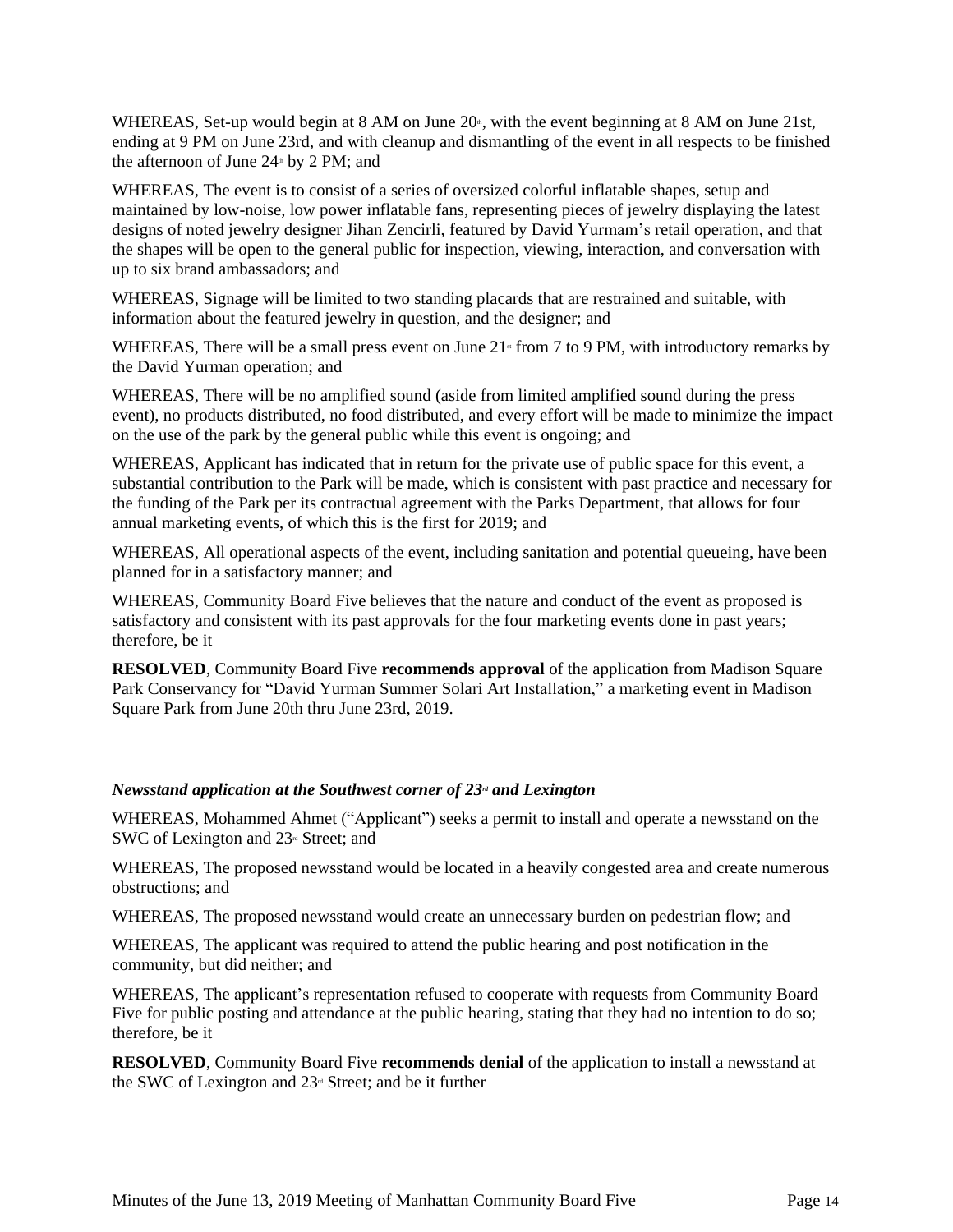**RESOLVED**, Recognizing that the cost of applying for a newsstand is very high for small business owners and operators, Community Board Five continues to request that DCA should refund the fee for any application denied.

### Application by 200 Park LP for a Distinctive Sidewalk at 200 Park Avenue, also known as the MetLife *Building*

WHEREAS, Tishman Speyer has proposed a Distinctive Sidewalk at 200 Park Avenue, also known as the MetLife Building; and

WHEREAS, 200 Park Avenue occupies approximately one-half of the super block shared with Grand Central Station between E 42th and E 45th streets, and between Vanderbilt and Park Avenues; and as such, it occupies a prominent position centered on the axis of Park Avenue to the north and south and among major New York City destinations; and

WHEREAS, The building was completed in 1963, and was originally known as the Pan American Building until ownership changed to MetLife in 1980; an iconic building with a pre-cast concrete and glass tower and podium façade sitting on top of a three-story high predominantly glass base and colonnades that interface with the pedestrians and surrounding neighborhood; and

WHEREAS, The existing sidewalks surrounding 200 Park Avenue were originally designed as part of the original architectural composition and have been repaired or replaced extensively throughout the building's lifetime, with the most recent renovation in 2006 reconstituting the terrazzo pavement between the building facade and the existing DOT steel-faced curb; and

WHEREAS, According to the architect working on the application, the current distinctive sidewalk is not the original sidewalk, and is not the design of Walter Gropius, the original architect; and

WHEREAS, The proposed ground plane along Vanderbilt Avenue and E 45th Street is conceived as a monolithic civic plinth of Impala Grey Granite, with the scale of the stone flags corresponding to and aligning with the interior lobby pavement; and

WHEREAS, The proposed material will be a significant improvement in improving safety of pedestrians, as the current treatment results in slippery surfaces and injuries when there is precipitation; and

WHEREAS, The granite pavement is proposed to extend to the curb line from the building, with the curb itself to be upgraded to a 12" width in the same Impala Grey Granite; existing drainage patterns are to be largely maintained, but enhanced to improve surface flow of water and eliminate any potential for standing water and maintain ADA-compliance in the right-of-way sidewalks; therefore, be it

**RESOLVED**, Community Board Five **recommends approval** of an application by 200 Park LP for a Distinctive Sidewalk at 200 Park Avenue, also known as the MetLife Building.

After some discussion, the above three (3) bundled resolutions passed with a vote of 40 in favor, 0 opposed, 1 abstaining: **IN FAVOR:** Achelis, Beitchman Benzing Cafaro, Clark, Dowson, Ford, Garcia, Gatto, Goldman, Goshow, Greeley, Haas, Harris Jr., Hartman, Heyer, Isaacs, Johnson, Kaback, Kalafarski, Kinsella, Law-Gisiko, Levy, Mann, McCall, Meyerson, Miller, Rabar, Sandler, Shapiro, Slutzkin, Smith, Spandorf, Spence, Tschinkel, Verdi, Webb, Weintraub, Whalen, Yang. **ABSTAIN:** Athanail.